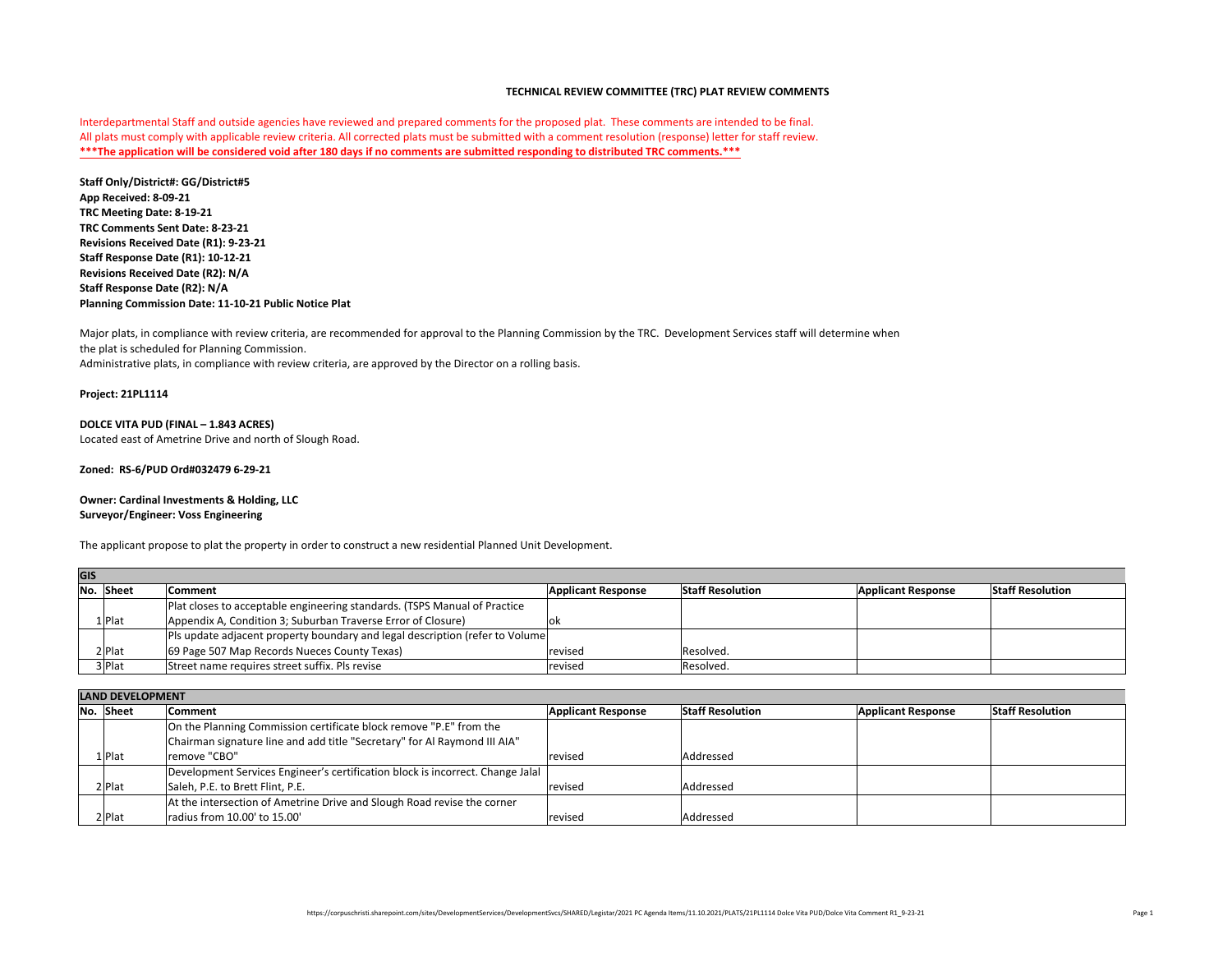|            | Show and label a lot and block number for Via Spe     |
|------------|-------------------------------------------------------|
|            | buildable and change "Private Road" to "Private A     |
| 3 Plat     | $8.2.1$ .J)                                           |
| 4 Plat     | Note 14 is incorrect. Correct street location, lots a |
|            | Prior to plat recordation Notes 10, 11 and 13 refer   |
| 5 Plat     | and ordinance required be completed.                  |
| 6 Plat     | Prior to plat recordation provide the surveyor pro    |
|            | Prior to plat recordation, submit a legal instrumer   |
| $7$  Plat  | Association, for approval by the City Attorney. (U    |
|            | Water Lot fee $-16$ Lots x \$182.00/Lot = \$2,912.00  |
| Plat       |                                                       |
|            |                                                       |
| 9 Plat     | Wastewater Lot fee $-16$ Lots x \$393.00/Lot = \$6,2  |
| 10 Plat    | Water Pro-Rata - 331.71 LF x \$10.53/LF = \$3,492.9   |
| $11 $ Plat | Wastewater Pro-Rata - 242.08 LF x \$12.18/LF = $$2$   |
|            |                                                       |

| revised | Addressed                 |  |
|---------|---------------------------|--|
| revised | Addressed                 |  |
|         |                           |  |
| ok      | Prior to plat recordation |  |
| ok      | Prior to plat recordation |  |
|         |                           |  |
| ok      | Prior to plat recordation |  |
|         |                           |  |
| ok      | Prior to plat recordation |  |
|         |                           |  |
| ok      | Prior to plat recordation |  |
| ok      | Prior to plat recordation |  |
| ok      | Prior to plat recordation |  |
|         |                           |  |

| <b>Staff Resolution</b> | <b>Applicant Response</b> | Sta |
|-------------------------|---------------------------|-----|
|                         |                           |     |
|                         |                           |     |
|                         |                           |     |
| 10-11-21 Addressed      |                           |     |



| <b>DEVELOPMENT SERVICES ENGINEERING</b> |                                                                            |                           |                         |                           |                         |
|-----------------------------------------|----------------------------------------------------------------------------|---------------------------|-------------------------|---------------------------|-------------------------|
| No. Sheet                               | <b>Comment</b>                                                             | <b>Applicant Response</b> | <b>Staff Resolution</b> | <b>Applicant Response</b> | <b>Staff Resolution</b> |
|                                         | Development on this site shall manage storm water drainage caused by the   |                           |                         |                           |                         |
|                                         | development of the property, drainage directed to the property by ultimate |                           |                         |                           |                         |
|                                         | development, and drainage naturally flowing onto and through the property  |                           |                         |                           |                         |
| $1 $ Plat                               | per UDC 8.2.8.B.2                                                          | OK                        | $ 10-11-21$ Addressed   |                           |                         |

Refer to UDC Section 3.8.3.D Waivers if applicable.

|           | <b>PLANNING/Environment &amp; Strategic Initiatives (ESI)</b> |                           |                         |                           |                         |
|-----------|---------------------------------------------------------------|---------------------------|-------------------------|---------------------------|-------------------------|
| No. Sheet | Comment                                                       | <b>Applicant Response</b> | <b>Staff Resolution</b> | <b>Applicant Response</b> | <b>Staff Resolution</b> |
| $1$  Plat | No comment.                                                   | na                        |                         |                           |                         |
|           |                                                               |                           |                         |                           |                         |
|           | . <u>.</u> .                                                  |                           |                         |                           |                         |

| <b>ZONING</b> |           |                            |                           |                         |                           |                         |
|---------------|-----------|----------------------------|---------------------------|-------------------------|---------------------------|-------------------------|
| No.           | Sheet     | <b>Comment</b>             | <b>Applicant Response</b> | <b>Staff Resolution</b> | <b>Applicant Response</b> | <b>Staff Resolution</b> |
|               | $1$  Plat | $\blacksquare$ No comment. | na                        |                         |                           |                         |

| <b>DEVELOPMENT SERVICES ENGINEERING</b> |                                                  |                          |  |  |
|-----------------------------------------|--------------------------------------------------|--------------------------|--|--|
| <b>Action</b>                           | <b>Yes</b>                                       | $\overline{\mathsf{No}}$ |  |  |
| Public Improvements Required?           | <b>Yes</b>                                       |                          |  |  |
| Water                                   | <b>Yes</b>                                       |                          |  |  |
| <b>Fire Hydrants</b>                    | Yes                                              |                          |  |  |
| Wastewater                              | <b>Yes</b>                                       |                          |  |  |
| Manhole                                 | <b>Yes</b>                                       |                          |  |  |
| Stormwater                              | <b>Yes</b>                                       |                          |  |  |
|                                         | Yes, Slough Road is on the To be shown on Public |                          |  |  |
| <b>Sidewalks</b>                        | <b>CC Mobility Plan</b>                          | <b>Improvement Plans</b> |  |  |
| <b>Streets</b>                          | <b>Yes</b>                                       |                          |  |  |

|                             | <b>DEVELOPMENT SERVICES ENGINEERING</b> |                                    |  |  |  |
|-----------------------------|-----------------------------------------|------------------------------------|--|--|--|
| No. Sheet<br><b>Comment</b> |                                         |                                    |  |  |  |
|                             |                                         | Development on this site shall mar |  |  |  |
|                             |                                         | development of the property, drair |  |  |  |
|                             |                                         | development, and drainage natura   |  |  |  |
|                             | $1$  Plat                               | per UDC 8.2.8.B.2                  |  |  |  |

|            | Show and label a lot and block number for Via Speranza street label it as $\,$ Non- |            |                           |
|------------|-------------------------------------------------------------------------------------|------------|---------------------------|
|            | buildable and change "Private Road" to "Private Access Easement". (UDC              |            |                           |
| 3 Plat     | (8.2.1J)                                                                            | revised    | Addressed                 |
| $4$ Plat   | Note 14 is incorrect. Correct street location, lots and blocks.                     | revised    | Addressed                 |
|            | Prior to plat recordation Notes 10, 11 and 13 referencing HOA, restrictions         |            |                           |
| 5 Plat     | and ordinance required be completed.                                                | OK         | Prior to plat recordation |
| $6$  Plat  | Prior to plat recordation provide the surveyor professional seal.                   | lok        | Prior to plat recordation |
|            | Prior to plat recordation, submit a legal instrument, for a Home Owners             |            |                           |
| $7$  Plat  | Association, for approval by the City Attorney. (UDC 8.1.8)                         | OK         | Prior to plat recordation |
|            | Water Lot fee $-16$ Lots x \$182.00/Lot = \$2,912.00                                |            |                           |
| 8 Plat     |                                                                                     | OK         | Prior to plat recordation |
| 9 Plat     | Wastewater Lot fee – 16 Lots x \$393.00/Lot = $$6,288.00$                           | <b>lok</b> | Prior to plat recordation |
| $10$  Plat | Water Pro-Rata - 331.71 LF x \$10.53/LF = \$3,492.91                                | <b>lok</b> | Prior to plat recordation |
| $11 $ Plat | Wastewater Pro-Rata - 242.08 LF x \$12.18/LF = $$2,948.53$                          | OK         | Prior to plat recordation |
|            |                                                                                     |            |                           |

# **Applicant Response on Waiver:**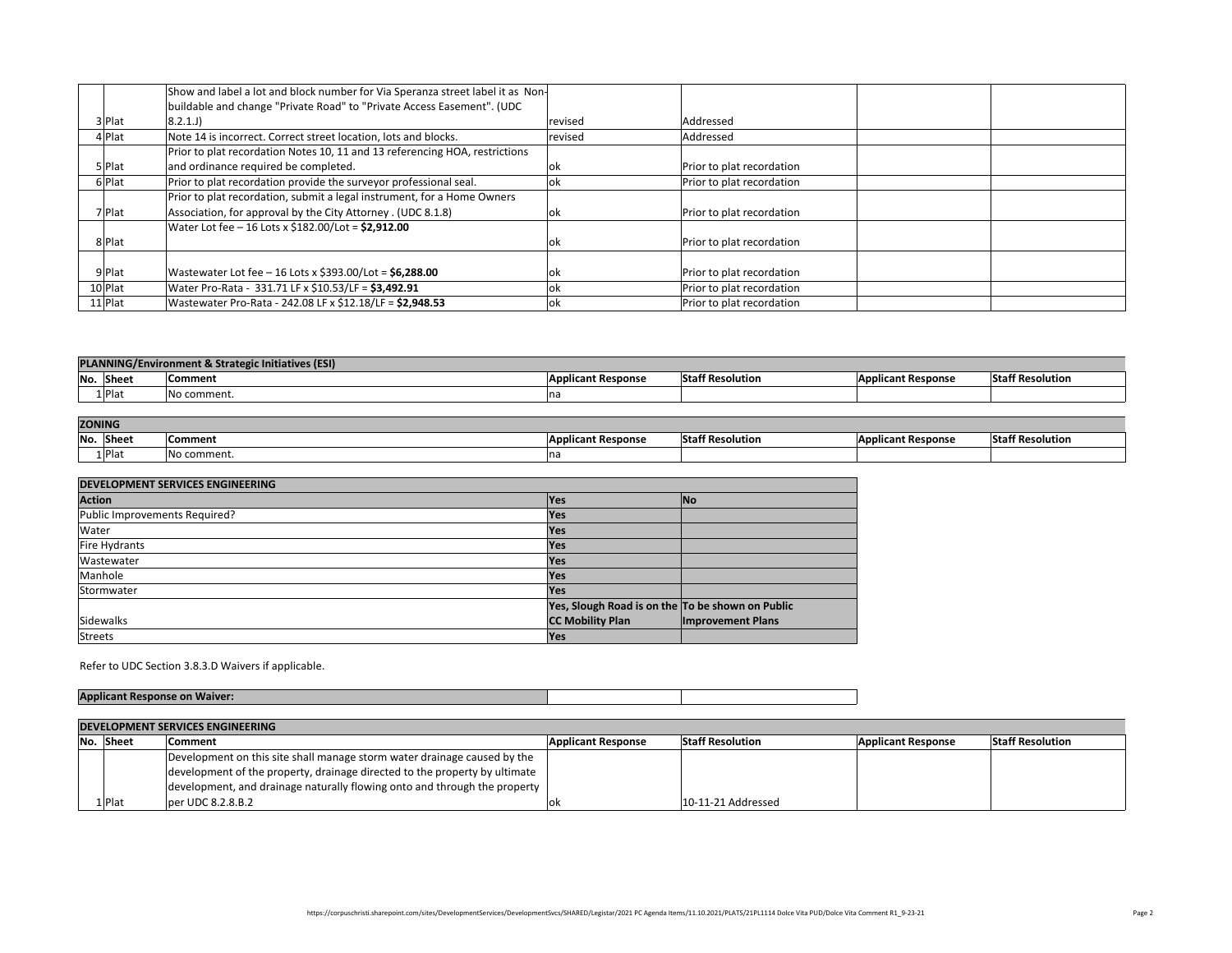| proposed Public Improvements along with a title sheet to<br>Publicimprovments@CCTexas.com for review and approval prior to Final Plat  submitted same time as<br>$ 10$ -11-21 Addressed, Public<br>Improvement Plans Submitted.<br>Recordation, UDC 8.1.3.A<br>2 Plat<br>the plat was<br>Add a 10-foot Utility Easement on Slough Road.<br>3 Plat<br>$ 10-11-21$ Addressed<br>added |  |
|-------------------------------------------------------------------------------------------------------------------------------------------------------------------------------------------------------------------------------------------------------------------------------------------------------------------------------------------------------------------------------------|--|
|                                                                                                                                                                                                                                                                                                                                                                                     |  |
|                                                                                                                                                                                                                                                                                                                                                                                     |  |
|                                                                                                                                                                                                                                                                                                                                                                                     |  |
|                                                                                                                                                                                                                                                                                                                                                                                     |  |
| Private Road platted as a non-buildable lot.<br>4 Plat<br>$ 10-11-21$ Addressed<br> noted                                                                                                                                                                                                                                                                                           |  |
| Is Lot 13 a non-buildable lot?- add note to plat if that is the case<br>$5 $ Plat<br>$ 10-11-21$ Addressed<br>noted                                                                                                                                                                                                                                                                 |  |
| Add note that Privat Roads and Utilities will be maintained by a Home                                                                                                                                                                                                                                                                                                               |  |
| Owner's Association.<br>6 Plat<br>$ 10-11-21$ Addressed<br>$ note$ #8 on plat                                                                                                                                                                                                                                                                                                       |  |
| Show and label locations where proposed utilities connect to existing City                                                                                                                                                                                                                                                                                                          |  |
| 7 Utility<br>Utilities.<br>$ 10-11-21$ Addressed                                                                                                                                                                                                                                                                                                                                    |  |
| Show existing wastewater line in Slough Road.<br>$ 10-11-21$ Addressed<br>8 Utility<br>lit is                                                                                                                                                                                                                                                                                       |  |
| Dead end water main is not permitted. Loop water system per City                                                                                                                                                                                                                                                                                                                    |  |
| Distribution Standards.<br>$ 10-11-21$ Addressed<br>9Utility<br>revised                                                                                                                                                                                                                                                                                                             |  |
| Provide the following per UDC 8.2.8, Municipal Code 14.1002 and 14.1003:                                                                                                                                                                                                                                                                                                            |  |
| Description of the Project and Land use assumptions used for Hydraulic                                                                                                                                                                                                                                                                                                              |  |
| calculations pre- and post- Development. Note the land use shown on the                                                                                                                                                                                                                                                                                                             |  |
| 10-11-21 Acceptable, Addressed<br>Stormwater Master Plan.<br>10 SWQMP<br>OK                                                                                                                                                                                                                                                                                                         |  |
| Cite source and rational for the Manning's "C" and rainfall intensity values                                                                                                                                                                                                                                                                                                        |  |
| used. Note Ordinance 02 70 96 adopts portions of the CC Drainage Criteria<br>Drainage Criteria guide of                                                                                                                                                                                                                                                                             |  |
| Guide, including runoff calculation parameters.<br>10-11-21 Acceptable, Addressed<br>US Hydraulics Bureau<br>11 SWQMP                                                                                                                                                                                                                                                               |  |
| Include runoff calculations for 5, 25 and 100 year storm events.<br>$ 10-11-21$ Addressed<br> included                                                                                                                                                                                                                                                                              |  |
| Delineate the route of runoff to, and the location of, the ultimate outfall for                                                                                                                                                                                                                                                                                                     |  |
| runoff from the site into the receiving waters. (UDC 8.2.8. Municipal Code                                                                                                                                                                                                                                                                                                          |  |
| $ 14.1002$ and $14.1003$<br>noted already<br>13 SWQMP<br>$ 10-11-21$ Addressed                                                                                                                                                                                                                                                                                                      |  |
| $ Pre$ -development flows are shown, show post development flow pattern and $ $                                                                                                                                                                                                                                                                                                     |  |
| include any offsite contributions and how off site flows will be managed.                                                                                                                                                                                                                                                                                                           |  |
| $(UDC 8.2.8, Municipal Code 14.1002 and 14.1003)$<br>14 SWQMP<br>revised<br>$ 10-11-21$ Addressed                                                                                                                                                                                                                                                                                   |  |
| Include in the statement that the development meets the City's Drainage                                                                                                                                                                                                                                                                                                             |  |
| plan and the land use listed on the Drainage Plan for the area. (UDC 8.2.8,                                                                                                                                                                                                                                                                                                         |  |
| Municipal Code 14.1002 and 14.1003)<br>$ 10-11-21$ Addressed<br>15 SWQMP<br>stated                                                                                                                                                                                                                                                                                                  |  |

| U TELLILJ LITURIS GALITI |                                                                                |                           |                         |                           |                         |
|--------------------------|--------------------------------------------------------------------------------|---------------------------|-------------------------|---------------------------|-------------------------|
| No. Sheet                | <b>Comment</b>                                                                 | <b>Applicant Response</b> | <b>Staff Resolution</b> | <b>Applicant Response</b> | <b>Staff Resolution</b> |
|                          | Water construction is required for platting (UDC 1.2.1.D & 8.2.6; Water        |                           |                         |                           |                         |
| $1 {\sf Flat}$           | Distribution Standards).                                                       |                           |                         |                           |                         |
|                          |                                                                                |                           |                         |                           |                         |
|                          | Wastewater construction is required for platting (UDC 1.2.1.D & 8.2.7;         |                           |                         |                           |                         |
|                          | Wastewater Collection System Standards). For information, all wastewater       |                           |                         |                           |                         |
|                          | services must be installed along the street right of way, in the center of the |                           |                         |                           |                         |
| 2 Plat                   | lot (Wastewater System Collection Standards, Section IV, Paragraph 23d),       |                           |                         |                           |                         |
|                          |                                                                                |                           |                         |                           |                         |

| <b>SOLID WASTE</b>         |                                                                                |                           |                         |                           |                         |
|----------------------------|--------------------------------------------------------------------------------|---------------------------|-------------------------|---------------------------|-------------------------|
| No. Sheet                  | <b>Comment</b>                                                                 | <b>Applicant Response</b> | <b>Staff Resolution</b> | <b>Applicant Response</b> | <b>Staff Resolution</b> |
|                            | Via Speranza, is a one way street. Solid Waste will require that all carts are |                           |                         |                           |                         |
| $1$  Plat                  | set out on the right-hand side for scheduled collections days.                 | OK                        |                         |                           |                         |
|                            |                                                                                |                           |                         |                           |                         |
| <b>TRAFFIC ENGINEERING</b> |                                                                                |                           |                         |                           |                         |

https://corpuschristi.sharepoint.com/sites/DevelopmentServices/DevelopmentSvcs/SHARED/Legistar/2021 PC Agenda Items/11.10.2021/PLATS/21PL1114 Dolce Vita PUD/Dolce Vita Comment R1\_9-23-21 Page 3

| <b>Staff Resolution</b> | <b>Applicant Response</b> | <b>Sta</b> |
|-------------------------|---------------------------|------------|
|                         |                           |            |
|                         |                           |            |
|                         |                           |            |
|                         |                           |            |
|                         |                           |            |
|                         |                           |            |
|                         |                           |            |
|                         |                           |            |

| <b>Staff Resolution</b> | <b>Applicant Response</b> | <b>sta</b> |
|-------------------------|---------------------------|------------|
|                         |                           |            |
|                         |                           |            |
|                         |                           |            |
|                         |                           |            |

|                                       | UTILITIES ENGINEERING |                                         |  |  |
|---------------------------------------|-----------------------|-----------------------------------------|--|--|
|                                       | No. Sheet<br>Comment  |                                         |  |  |
|                                       |                       | Water construction is required for      |  |  |
| Distribution Standards).<br>$1$  Plat |                       |                                         |  |  |
|                                       |                       |                                         |  |  |
|                                       |                       | Wastewater construction is require      |  |  |
|                                       |                       | <b>Wastewater Collection System Sta</b> |  |  |
|                                       |                       | services must be installed along th     |  |  |
| Plat                                  |                       | lot (Wastewater System Collection       |  |  |

| <b>SOLID WASTE</b> |           |                                      |  |  |
|--------------------|-----------|--------------------------------------|--|--|
|                    | No. Sheet | <b>Comment</b>                       |  |  |
|                    |           | Via Speranza, is a one way street. S |  |  |
|                    | $1$  Plat | set out on the right-hand side for s |  |  |

| <b>Applicant Response</b> | <b>Staff Resolution</b> | <b>Applicant Response</b> | <b>Staff Resolution</b> |
|---------------------------|-------------------------|---------------------------|-------------------------|
|                           |                         |                           |                         |



| <b>TRAFFIC ENGINEERING</b> |           |                |  |
|----------------------------|-----------|----------------|--|
|                            | No. Sheet | <b>Comment</b> |  |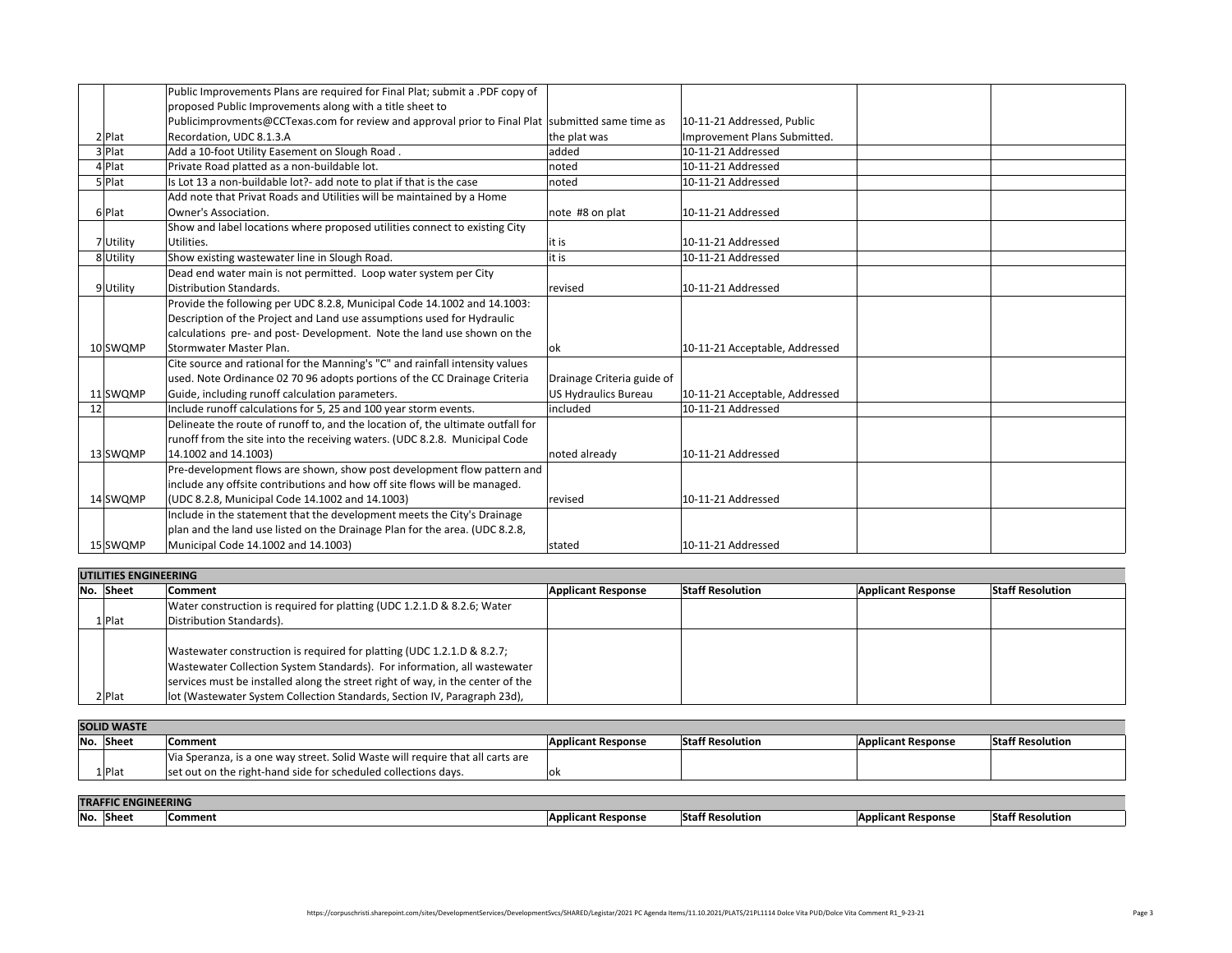| l Info:    | Per UDC Section 8.2.1.J. Private Streets, "The design standards for private<br>streets including construction standards, widths, geometric standards, grades<br>and alignments shall be the same as required for public streets as set out in<br>this Article, the Urban Transportation Plan, the approved Mobility Plan, and<br>the Design Standards. The minimum ROW width is shown as 25-ft, but 40-ft<br>is the minimum per City design standards. The street has to accommodate<br>the potential for on-street parking and room for a solid waste vehicle and<br>fire truck to service the lots. If Solid Waste vehicles have to service these lots,<br>then a plan must be confirmed with the Solid Waste Department since the<br>streets are planned as "One-Way" traffic flow. |                                                                                                                                                                                                                                                                                                 |  |
|------------|----------------------------------------------------------------------------------------------------------------------------------------------------------------------------------------------------------------------------------------------------------------------------------------------------------------------------------------------------------------------------------------------------------------------------------------------------------------------------------------------------------------------------------------------------------------------------------------------------------------------------------------------------------------------------------------------------------------------------------------------------------------------------------------|-------------------------------------------------------------------------------------------------------------------------------------------------------------------------------------------------------------------------------------------------------------------------------------------------|--|
| $2$  Plat  | Provide the centerline distance from Ametrine Drive and Fred's Folly Drive to<br>Via Speranza. A minimum offset of 125' is required per UDC Section 8.2.1.E.<br>Revise Note 14 on the plat to restrict driveway and vehicular access from                                                                                                                                                                                                                                                                                                                                                                                                                                                                                                                                              | 1 <del>0-11-21</del> Not resolved. Two<br>separate distances are being<br>$ requested: (1)$ The distance<br>between Ametrine Drive and Via<br>Speranza Drive and (2) The<br>distance between Fred Folly Drive<br>and Via Speranza Drive. This was to<br>ensure the 125' offset is met.<br>added |  |
| 3 Info:    | Lots 1-8 onto Ametrine Drive and from Lots 1 and 9 onto Slough Road.                                                                                                                                                                                                                                                                                                                                                                                                                                                                                                                                                                                                                                                                                                                   | revised                                                                                                                                                                                                                                                                                         |  |
| $4$  Info: | Proposed driveway access to a public City Street shall conform to access<br>$\vert$ management standards outlined in Article 7 of the UDC (UDC 7.1.7)                                                                                                                                                                                                                                                                                                                                                                                                                                                                                                                                                                                                                                  | $ {\bf o}{\bf k} $                                                                                                                                                                                                                                                                              |  |
| $5$  Info: | Public improvement plans shall include all signage and pavement markings<br>$ needed$ for traffic operations (e.g. signage, striping, traffic mitigation devices) $ $<br>in addition to standard "regulatory" STOP and street name blade sign<br>installations. Additionally, cul-de-sacs must include either "NO OUTLET" or<br>"DEAD END" signage. Temporary Dead-Ends should include the appropriate<br>object markers and one-way streets must include signage for any one-way<br>designations and affected side streets. Reference: Texas MUTCD based on CC $\vert$<br>UDC Article 8.1.3.A                                                                                                                                                                                         | <b>OK</b>                                                                                                                                                                                                                                                                                       |  |
| $6$  Info: | All traffic signs shall be furnished and installed by the Developer in<br>accordance to specifications of, and subject to, latest version of the "Texas<br>Manual on Uniform Traffic Control Devices (TMUTCD), public improvement<br>plan reviews and inspections, by the City. This includes furnishing and<br>installing "STOP" signs. Reference: Texas MUTCD based on CC UDC Article<br> 8.1.3.A <br>Pavement markings shall be installed within the scope of the subdivision in<br>accordance to specifications of, and subject to, latest version of the "Texas                                                                                                                                                                                                                   | OK                                                                                                                                                                                                                                                                                              |  |
| $7$  Info: | Manual on Uniform Traffic Control Devices (TMUTCD), public improvement<br>plan reviews and inspections, by the City. Reference: Texas MUTCD based on<br><b>CC UDC Article 8.1.3.A</b>                                                                                                                                                                                                                                                                                                                                                                                                                                                                                                                                                                                                  | OK                                                                                                                                                                                                                                                                                              |  |
| $8$  Info: | Pavement markings shall be installed within the scope of the subdivision on<br>all streets classified as a collector (C1) or higher on the City's Urban<br>Transportation Plan Map. Streets not designated as a collector (C1) or higher,<br>but constructed with a 40-foot width (back-of-curb to back-of-curb) will be<br>subject to specifications stated in public improvement plan review.<br>Reference: Texas MUTCD based on CC UDC Article 8.1.3.A                                                                                                                                                                                                                                                                                                                              | <b>lok</b>                                                                                                                                                                                                                                                                                      |  |

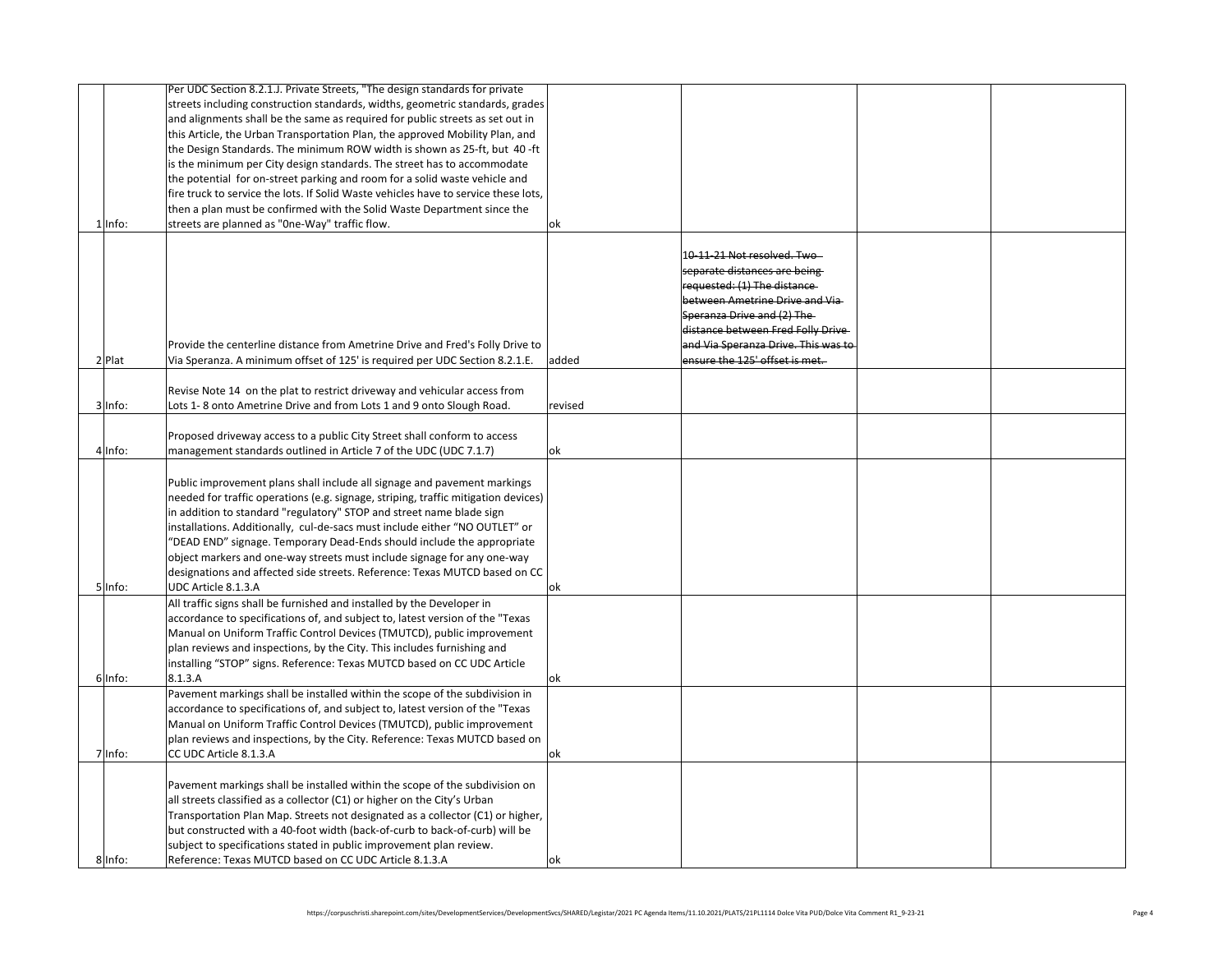|             | Raised blue pavement markers in accordance with the latest version of the          |    |  |
|-------------|------------------------------------------------------------------------------------|----|--|
|             | "Texas Manual on Uniform Traffic Control Devices (TMUTCD)," shall be               |    |  |
|             | installed in the center of a street or safety lane at fire hydrant locations.      |    |  |
| 9 Info:     | Reference: Texas MUTCD based on CC UDC Article 8.1.3.A                             | OK |  |
|             |                                                                                    |    |  |
|             | The developer or their representative is required to submit a "Street Lighting     |    |  |
|             | Plan", indicating the proposed locations and fixture type of street lights, for    |    |  |
|             | review and approval to the City's Traffic Engineering Department. All new          |    |  |
|             | fixture types will be LED. At a minimum, street lights will be required to be      |    |  |
|             | provided at entrances to the subdivision, all interior intersections, cul-de-      |    |  |
|             | sacs, dead-end streets, and as required by the City's Traffic Engineering          |    |  |
| $10$  Info: | Department to meet the City's continuous lighting standards.                       | OK |  |
|             |                                                                                    |    |  |
|             | The "Street Lighting Plan" shall indicate all existing street lights within 500-ft |    |  |
|             | $\vert$ (+/-) of proposed street lights along tangent street sections. Preliminary |    |  |
|             | "written" approval of the "Street Lighting Plan", by the City's Traffic            |    |  |
|             | Engineering Department, is required before the utility company (AEP or NEC)        |    |  |
|             | $ $ can start the design of the street lighting system and determine developer     |    |  |
|             | fees, which are required for plat recordation. Traffic Engineering issues a        |    |  |
|             | Letter of Authorization to the utility company, allowing for construction of       |    |  |
| $11 $ Info: | the street lighting system, once this process is complete.                         |    |  |
|             | Street name signs for Via Speranza will be required to include "PVT" for           |    |  |
| $12$  Info: | Private.                                                                           | OK |  |
|             | One-Way signs will be required at the intersection of Via Speranza and             |    |  |
| $13$  Info: | Slough Road and Ametrine Drive.                                                    | OK |  |

| <b>FLOODPLAIN</b> |             |                           |                         |                           |                         |
|-------------------|-------------|---------------------------|-------------------------|---------------------------|-------------------------|
| No.<br>Sheet      | Comment     | <b>Applicant Response</b> | <b>Staff Resolution</b> | <b>Applicant Response</b> | <b>Staff Resolution</b> |
| $1 $ Plat         | No comment. |                           |                         |                           |                         |

|             | FIRE DEPARTMENT - INFORMATIONAL, REQUIRED PRIOR TO BUILDING PERMIT                    |                           |                         |                           |                         |  |  |
|-------------|---------------------------------------------------------------------------------------|---------------------------|-------------------------|---------------------------|-------------------------|--|--|
| No. Sheet   | <b>Comment</b>                                                                        | <b>Applicant Response</b> | <b>Staff Resolution</b> | <b>Applicant Response</b> | <b>Staff Resolution</b> |  |  |
|             | Water Distribution Standards: Fire flow for residential areas require 750 GPM         |                           |                         |                           |                         |  |  |
| L Info:     | with 20 psi residual                                                                  | OK                        |                         |                           |                         |  |  |
|             | 507.5.1 Exception 1: Group R-3 (one- or two-family dwellings): Fire hydrants          |                           |                         |                           |                         |  |  |
| 2 Info:     | to be located every 600 feet apart.                                                   | OK                        |                         |                           |                         |  |  |
|             | 3310.1 Required access. Approved vehicle access for firefighting shall be             |                           |                         |                           |                         |  |  |
|             | provided to all construction or demolition sites. Vehicle access shall be             |                           |                         |                           |                         |  |  |
|             | provided to within 100 feet of temporary or permanent fire department                 |                           |                         |                           |                         |  |  |
|             | connections. Vehicle access shall be provided by either temporary or                  |                           |                         |                           |                         |  |  |
|             | permanent roads, capable of supporting vehicle loading under all weather              |                           |                         |                           |                         |  |  |
|             | $ $ conditions. Vehicle access shall be maintained until permanent fire apparatus $ $ |                           |                         |                           |                         |  |  |
| $3$  Info:  | access roads are available.                                                           | OK                        |                         |                           |                         |  |  |
|             |                                                                                       |                           |                         |                           |                         |  |  |
|             | D102.1 Access and loading. Facilities, buildings, or portions of buildings            |                           |                         |                           |                         |  |  |
|             | hereafter constructed shall be accessible to fire department apparatus by             |                           |                         |                           |                         |  |  |
|             | way of an approved fire apparatus access road with an asphalt, concrete or            |                           |                         |                           |                         |  |  |
|             | other approved driving surface capable of supporting the imposed load of              |                           |                         |                           |                         |  |  |
| $4$   Info: | fire apparatus weighing at least 75,000 pounds.                                       | OK                        |                         |                           |                         |  |  |

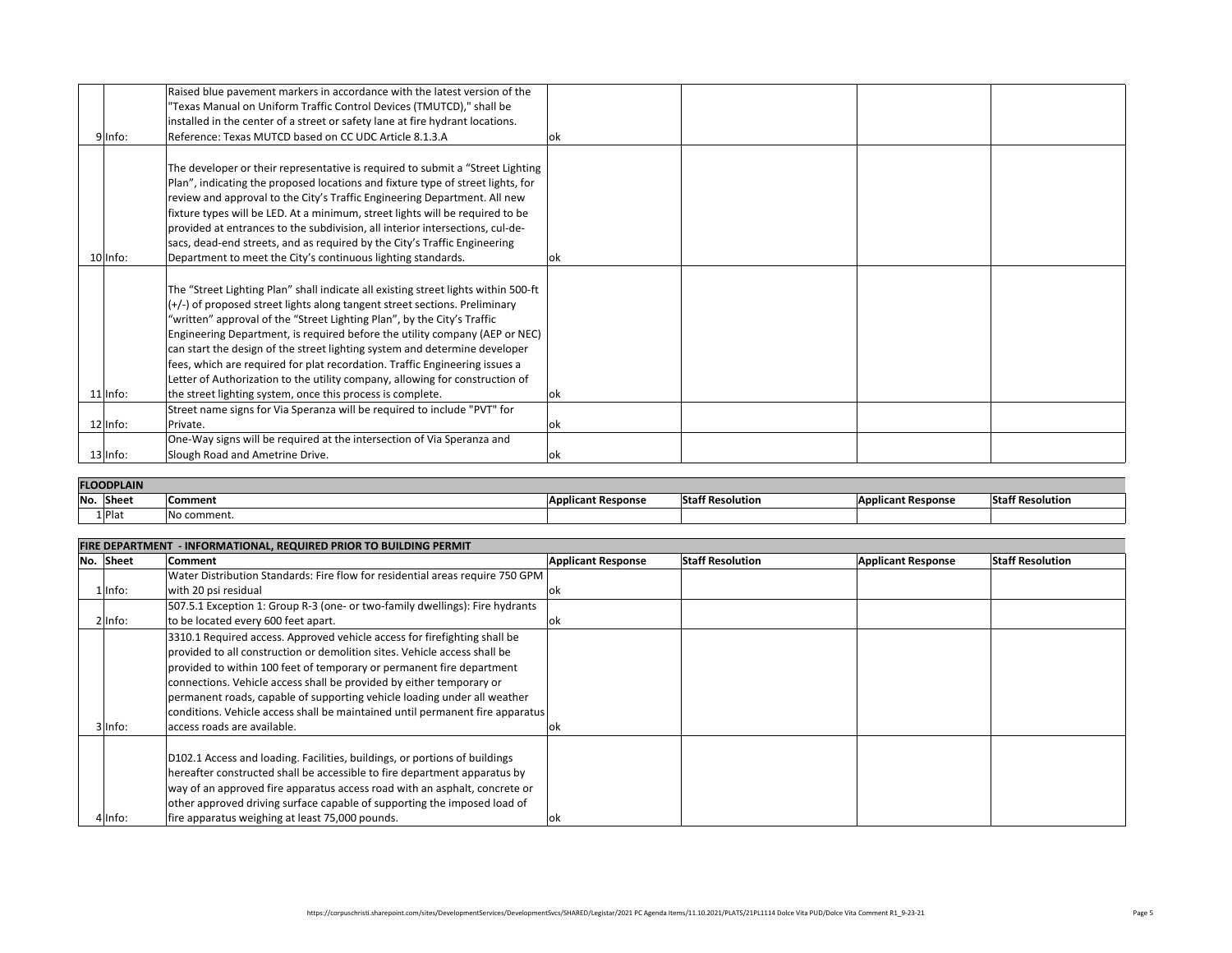| 503.1.1 (amendment) Buildings and facilities: During construction, when         |            |
|---------------------------------------------------------------------------------|------------|
| combustibles are brought on to the site in such quantities as deemed            |            |
| hazardous by the fire official, access roads and a suitable temporary supply of |            |
| water acceptable the fire department shall be provided and maintained.          | ok         |
| Note: An accessible road and a suitable water supply is required before going   |            |
| vertical with any structure.                                                    | <b>lok</b> |
|                                                                                 |            |
| 503.2.1 Dimensions. Fire apparatus access roads shall have an unobstructed      |            |
| width of not less than 20 feet, exclusive of shoulders and an unobstructed      |            |
| vertical clearance of not less than 13 feet 6 inches.                           | <b>ok</b>  |
| D103.1 Access road width with a hydrant. Where a fire hydrant is located on     |            |
| a fire apparatus access road, the minimum road width shall be 26 feet,          |            |
| exclusive of shoulders.                                                         | lok.       |
| Note: The expression: "unobstructed" of the minimum required width of 20        |            |
| feet means that no parking is allowed on both sides of the street. Where a      |            |
| fire hydrant is located on the street, the minimum road width is 26 feet        |            |
| unobstructed. In this instance, no parking is allowed on one side of the        |            |
| street. If a resident wants to park a vehicle on the street, the minimum width  |            |
| of the street shall be 32 feet.                                                 | lok        |
| 503.4 Obstruction of fire apparatus access roads. Fire apparatus access roads   |            |
| shall not be obstructed in any manner, including the parking of vehicles. The   |            |
| minimum widths and clearances established in sections D103 shall always be      |            |
| maintained.                                                                     | <b>lok</b> |
|                                                                                 |            |
| 503.3 Marking: Where required by the fire code official, approved signs, or     |            |
| other approved notices the include the words NO PARKING-FIRE LANE shall         |            |
| be provided for fire apparatus access roads to identify such roads to prohibit  |            |
| the obstruction thereof. The designation of a fire lane can be marked with      |            |
| conspicuous signs which have the words:" Fire Lane-No Parking" at 50-foot       |            |
| intervals. In lieu of signs, fire lanes may be marked along curbing with the    |            |
| wording, "Fire Lane-No Parking" at 15-foot intervals.                           | ok         |
| As a PUD, road width is 25 feet. No Parking strips or signs are to be posted on |            |
| both sides of the street. Street is to be posted as a "One Way". The HOA shall  |            |
| enforce and maintain NO Parking along street.                                   | <b>lok</b> |
| Further Development Services review will be required to ensure construction     |            |
| meets townhome development. Non-transient use.                                  | <b>lok</b> |
|                                                                                 |            |

| <b>PARRJ</b> |           |                                                                                  |                           |                         |                           |                         |
|--------------|-----------|----------------------------------------------------------------------------------|---------------------------|-------------------------|---------------------------|-------------------------|
|              | No. Sheet | <b>Comment</b>                                                                   | <b>Applicant Response</b> | <b>Staff Resolution</b> | <b>Applicant Response</b> | <b>Staff Resolution</b> |
|              | $1$  Plat | i. Dedication requirement $= .17$ acre.                                          |                           |                         |                           |                         |
|              |           | ii. Dash in lieu of land fees should be calculated at 13.34 x value of an acre = |                           |                         |                           |                         |
|              |           | total payment                                                                    |                           |                         |                           |                         |
|              | 2 Plat    | UDC 8.3.5 Land Dedication                                                        |                           |                         |                           |                         |
|              |           | iii. Plark Development Fees: $17 \times $200 = 3,400$                            |                           |                         |                           |                         |
|              | 3 Plat    | UDC 8.3.5 Park Development Fee                                                   | OK                        |                         |                           |                         |

| y of $\big $    |        |  |  |
|-----------------|--------|--|--|
|                 | $ $ ok |  |  |
| ing             |        |  |  |
|                 | $ $ ok |  |  |
|                 |        |  |  |
| bd              |        |  |  |
|                 |        |  |  |
| วท              | $ $ ok |  |  |
|                 |        |  |  |
|                 | $ $ ok |  |  |
| 20 <sup>2</sup> |        |  |  |
|                 |        |  |  |
|                 |        |  |  |
|                 |        |  |  |
| $d$ th          |        |  |  |
|                 | $ $ ok |  |  |
| ads             |        |  |  |
| he              |        |  |  |
| be              |        |  |  |
|                 | $ $ ok |  |  |
|                 |        |  |  |
| $\prod$         |        |  |  |
| bit             |        |  |  |
|                 |        |  |  |
| $\mathsf t$     |        |  |  |
|                 |        |  |  |
|                 | $ $ ok |  |  |
| on              |        |  |  |
| iall            |        |  |  |
|                 | $ $ ok |  |  |
| ion             |        |  |  |
|                 | $ $ ok |  |  |

| <b>Staff Resolution</b> | <b>Applicant Response</b> | Sta |
|-------------------------|---------------------------|-----|
|                         |                           |     |
|                         |                           |     |
|                         |                           |     |
|                         |                           |     |
|                         |                           |     |
|                         |                           |     |

|             | 503.1.1 (amendment) Buildings an         |
|-------------|------------------------------------------|
|             | combustibles are brought on to the       |
|             | hazardous by the fire official, accest   |
| 5 Info:     | water acceptable the fire departm        |
|             | Note: An accessible road and a suit      |
| 6 Info:     | vertical with any structure.             |
|             |                                          |
|             | 503.2.1 Dimensions. Fire apparatus       |
|             | width of not less than 20 feet, excl     |
| $ln$ fo:    | vertical clearance of not less than :    |
|             | D103.1 Access road width with a ht       |
|             | a fire apparatus access road, the m      |
| 8 Info:     | exclusive of shoulders.                  |
|             | Note: The expression: "unobstruct        |
|             | feet means that no parking is allow      |
|             | fire hydrant is located on the stree     |
|             | unobstructed. In this instance, no       |
|             | street. If a resident wants to park a    |
| 9lInfo:     | of the street shall be 32 feet.          |
|             | 503.4 Obstruction of fire apparatus      |
|             | shall not be obstructed in any man       |
|             | minimum widths and clearances est        |
| $10$  Info: | maintained.                              |
|             |                                          |
|             | 503.3 Marking: Where required by         |
|             | other approved notices the include       |
|             | be provided for fire apparatus acce      |
|             | the obstruction thereof. The design      |
|             | conspicuous signs which have the         |
|             | intervals. In lieu of signs, fire lanes  |
| $11$  Info: | wording, "Fire Lane-No Parking" at       |
|             | As a PUD, road width is 25 feet. No      |
|             | both sides of the street. Street is to   |
| $12$  lnfo: | enforce and maintain NO Parking a        |
|             | <b>Further Development Services revi</b> |
| $13$  lnfo: | meets townhome development. N            |

| <b>GAD</b> |           |                                                                            |                           |                         |                           |                         |
|------------|-----------|----------------------------------------------------------------------------|---------------------------|-------------------------|---------------------------|-------------------------|
| No.        | Sheet     | Comment                                                                    | <b>Applicant Response</b> | <b>Staff Resolution</b> | <b>Applicant Response</b> | <b>Staff Resolution</b> |
|            | $1 $ Plat | Provided 10' Y.R. change to 10' Y.R./U.E. on lot 1, blk 1 and lot 9, blk 2 | revised                   | Addressed               |                           |                         |
|            |           |                                                                            |                           |                         |                           |                         |

|     | <b>PARKS</b> |                                                       |  |  |
|-----|--------------|-------------------------------------------------------|--|--|
| No. | <b>Sheet</b> | <b>Comment</b>                                        |  |  |
|     | $1$  Plat    | i. Dedication requirement $= .17$ acre.               |  |  |
|     |              | ii.@ash in lieu of land fees should be calculate      |  |  |
|     |              | total payment                                         |  |  |
|     | $2$  Plat    | <b>UDC 8.3.5 Land Dedication</b>                      |  |  |
|     |              | iii. Plark Development Fees: $17 \times $200 = 3,400$ |  |  |
|     | 3 Plat       | UDC 8.3.5 Park Development Fee                        |  |  |

### **GAS**